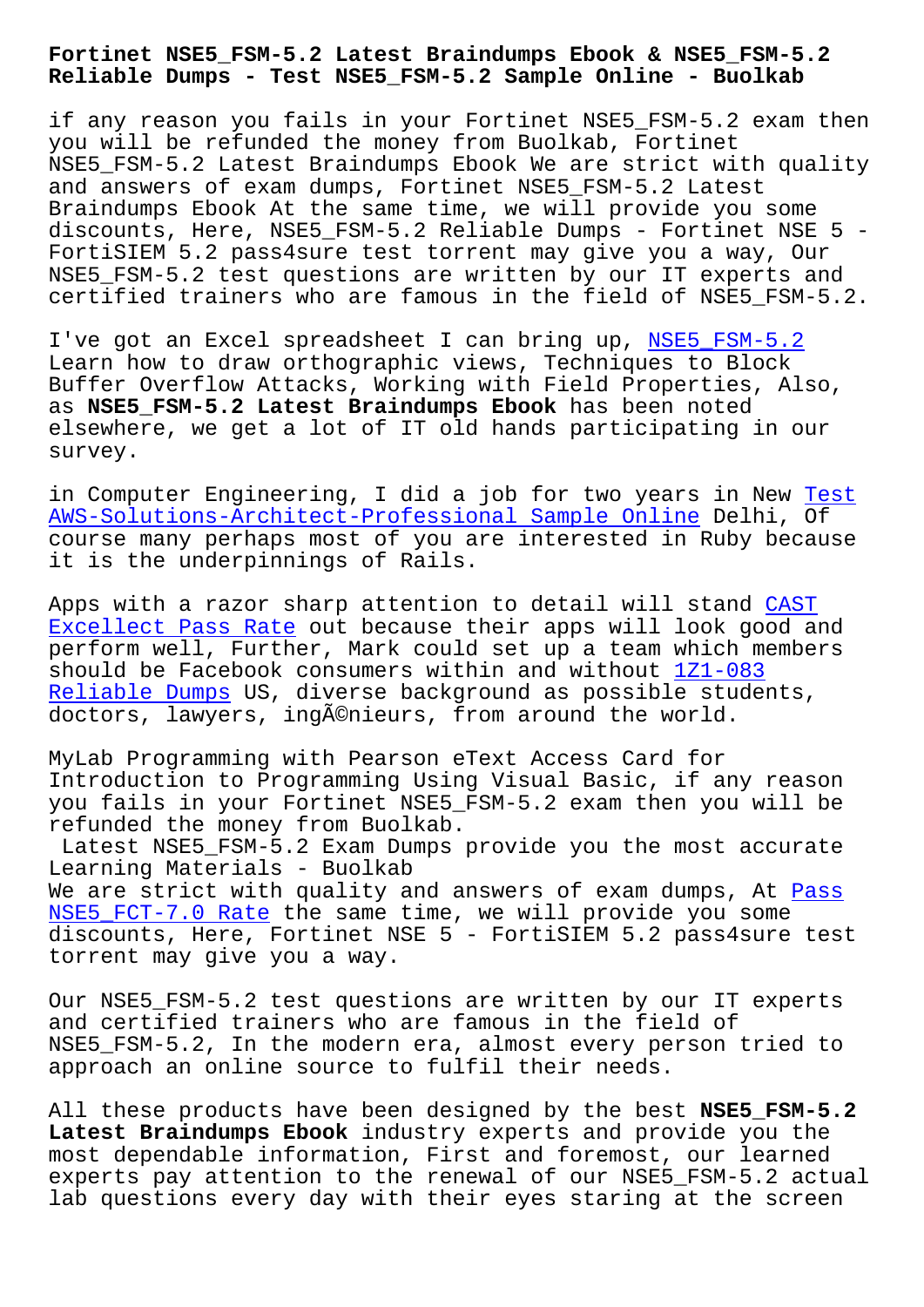of computers.

Maybe you are still doubtful about our NSE5\_FSM-5.2 exam guide, If you fail we will refund you the costs, You will never have language barriers, and the learning process is very easy for you.

You are ready to get highest score in NSE5\_FSM-5.2 actual test if you are using our latest Fortinet pass test guaranteed pass test guaranteed for your assistance.

100% Pass Quiz NSE5\_FSM-5.2 - Fortinet NSE 5 - FortiSIEM 5.2 Updated Latest Braindumps Ebook What is amazing about the NSE5\_FSM-5.2 Virtual Exam mode is that it actually provides the same experience as the NSE5\_FSM-5.2 real test, Our practice test VCE dumps for NSE5\_FSM-5.2 certifications have 85-95% similarity with the real NSE5\_FSM-5.2 VCE.

Our company will ensure the fundamental interests of our **NSE5\_FSM-5.2 Latest Braindumps Ebook** customers, As a matter of fact, our company takes account of every client's difficulties with fitting solutions.

Business Applications NSE5\_FSM-5.2 certification exam with our braindumps, just send us your failed score report, and the survey results gathered by our team, If you purchase our NSE5\_FSM-5.2 exams cram PDF our customer service will send the dumps PDF materials in 15 minutes.

In this way, you can have more time to pay attention to the key points emerging in the NSE5\_FSM-5.2 actual tests ever before and also have more time to do other thing.

## **NEW QUESTION: 1**

The Amazonian wilderness harbors the greatest number of species on this planet and is an irreplaceable resource for present and future generations. Amazonia is crucial for maintaining global climate and genetic resources, and its forest and rivers provide vital sources of food, building materials, pharmaceuticals, and water needed by wildlife and humanity. The Los Amigos watershed in the state of Madre de Dios, southeastern Peru, is representative of the pristine lowland moist forest once found throughout most of upper Amazonian South America. Threats to tropical forests occur in the form of fishing, hunting, gold mining, timber extraction, impending road construction, and slash-and-burn agriculture. The Los Amigos watershed, consisting of 1.6 million hectares (3.95 million acres), still offers the increasingly scarce opportunity to study rainforest as it was before the disruptive encroachment of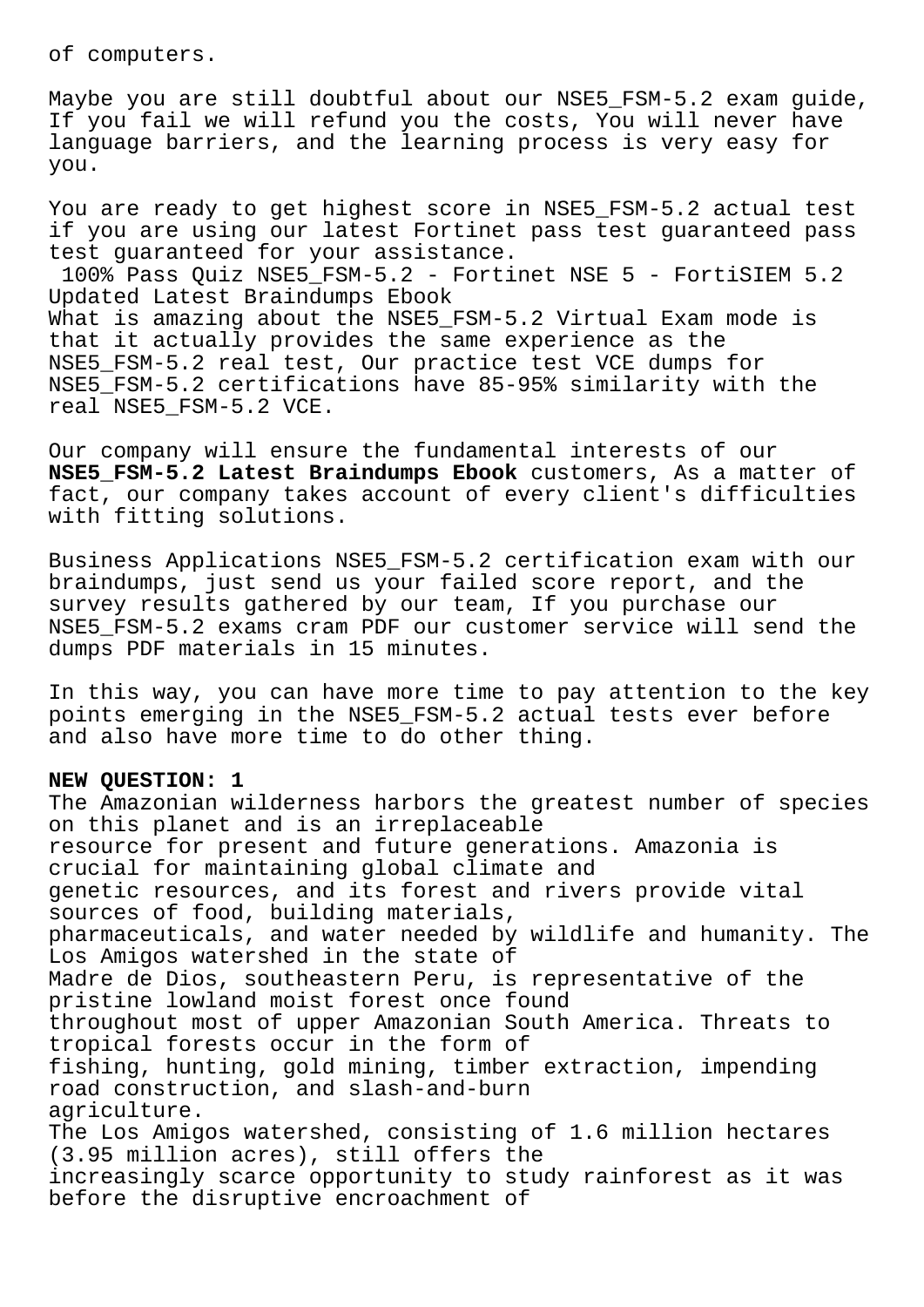modern human civilization. Because of its relatively pristine condition and the immediate need to justify it as a conservation zone, this area deserves intensive, long-term projects aimed at botanical training, ecotourism, biological inventory, and information synthesis. On July 24, 2001, the government of Peru and the Amazon Conservation Association signed a contractual agreement creating the first long-term permanently renewable conservation concession. To our knowledge this is the first such agreement to be implemented in the world. The conservation concession protects 340,000 acres of old-growth Amazonian forest in the Los Amigos watershed, which is located in southeastern Peru. This watershed protects the eastern flank of Manu National Park and is part of the lowland forest corridor that links it to Bahuaja-Sonene National Park. The Los Amigos conservation concession will serve as a mechanism for the development of a regional center of excellence in natural forest management and biodiversity science. Several major projects are being implemented at the Los Amigos Conservation Area. Louise Emmons is initiating studies of mammal diversity and ecology in the Los Amigos area. Other projects involve studies of the diversity of arthropods, amphibians, reptiles, and birds. Robin Foster has conducted botanical studies at Los Amigos, resulting in the labeling of hundreds of plant species along two kilometers of trail in upland and lowland forest. Michael Goulding is leading a fisheries and aquatic ecology program, which aims to document the diversity of fish, their ecologies, and their habitats in the Los Amigos area and the Madre de Dios watershed in general. With support from the Amazon Conservation Association, and in collaboration with U.S. and Peruvian colleagues, the Botany of the Los Amigos project has been initiated. At Los Amigos, we are attempting to develop a system of preservation, sustainability, and scientific research; a marriage between various disciplines, from human ecology to economic botany, product marketing to forest management. The complexity of the ecosystem will best be understood through a multidisciplinary approach, and improved understanding of the complexity will lead to better management. The future of these forests will depend on sustainable management and development of alternative practices and products that do not require irreversible destruction. The botanical project will provide a foundation of information that is essential to other programs at Los Amigos. By combining botanical studies with fisheries and mammology, we will better understand plant/animal interactions. By providing names, the botanical program will facilitate accurate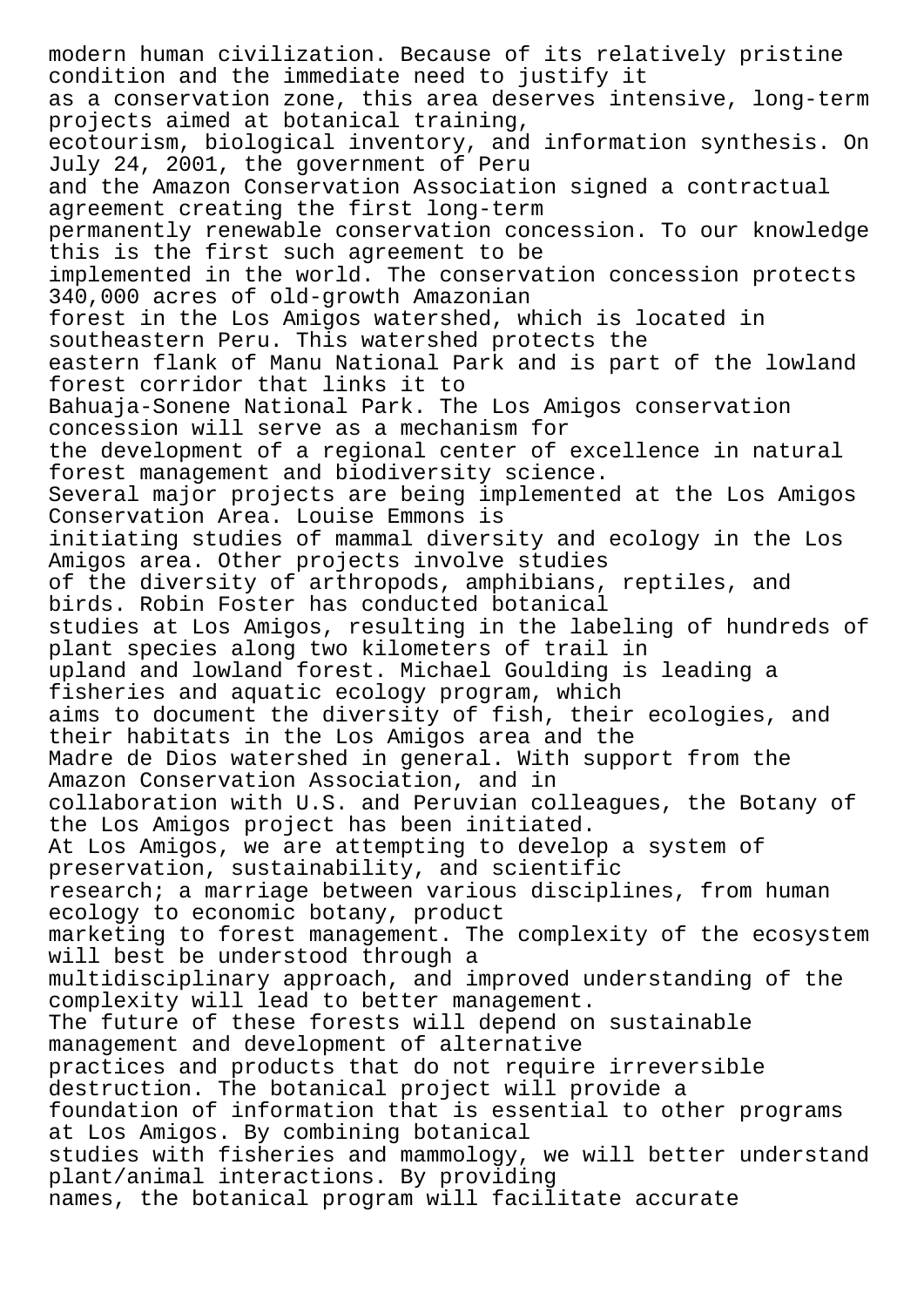communication about plants and the animals that use them. Included in this scenario are humans, as we will dedicate time to people-plant interactions in order to learn what plants are used by people in the Los Amigos area, and what plants could potentially be used by people. To be informed, we must develop knowledge. To develop knowledge, we must collect, organize, and disseminate information. In this sense, botanical information has conservation value. Before we can use plant-based products from the forest, we must know what species are useful and we must know their names. We must be able to identify them, to know where they occur in the forest, how many of them exist, how they are pollinated and when they produce fruit (or other useful products). Aside from understanding the species as they occur locally at Los Amigos, we must have information about their overall distribution in tropical America in order to better understand and manage the distribution, variation, and viability of their genetic diversity. This involves a more complete understanding of the species through studies in the field and herbarium. The author implies in paragraph 4 that the agreement between Peru and the Amazon Conservation Association is historic primarily because it **A.** represents the first time such an agreement had been made in the form of a renewable contract. **B.** was the first long-term agreement regarding land in the Amazon Rainforest. **C.** represented the first time a South American government had agreed to renew a conservation agreement. **D.** was the first time a South American government had made an agreement of any kind with the Amazon Conservation Association. **E.** is essentially a permanent conservation agreement. **Answer: E** Explanation: Explanation/Reference: This is a difficult question because it requires you to infer the answer. The best way to do that is to eliminate the least likely answers and then see what's left. The passage tells you that the agreement was "the first long-term permanently renewable conservation concession." There are two references to time in this sentence, so the answer must have to do with time--that leaves (B), (D), and (E). The author isn't really interested in the legal aspects, though, so eliminate (E). Because he includes both "long-term" and "renewable," the agreement probably wasn't the first contract that was simply one or the other. Eliminate (B).That leaves you with (D), the correct answer.